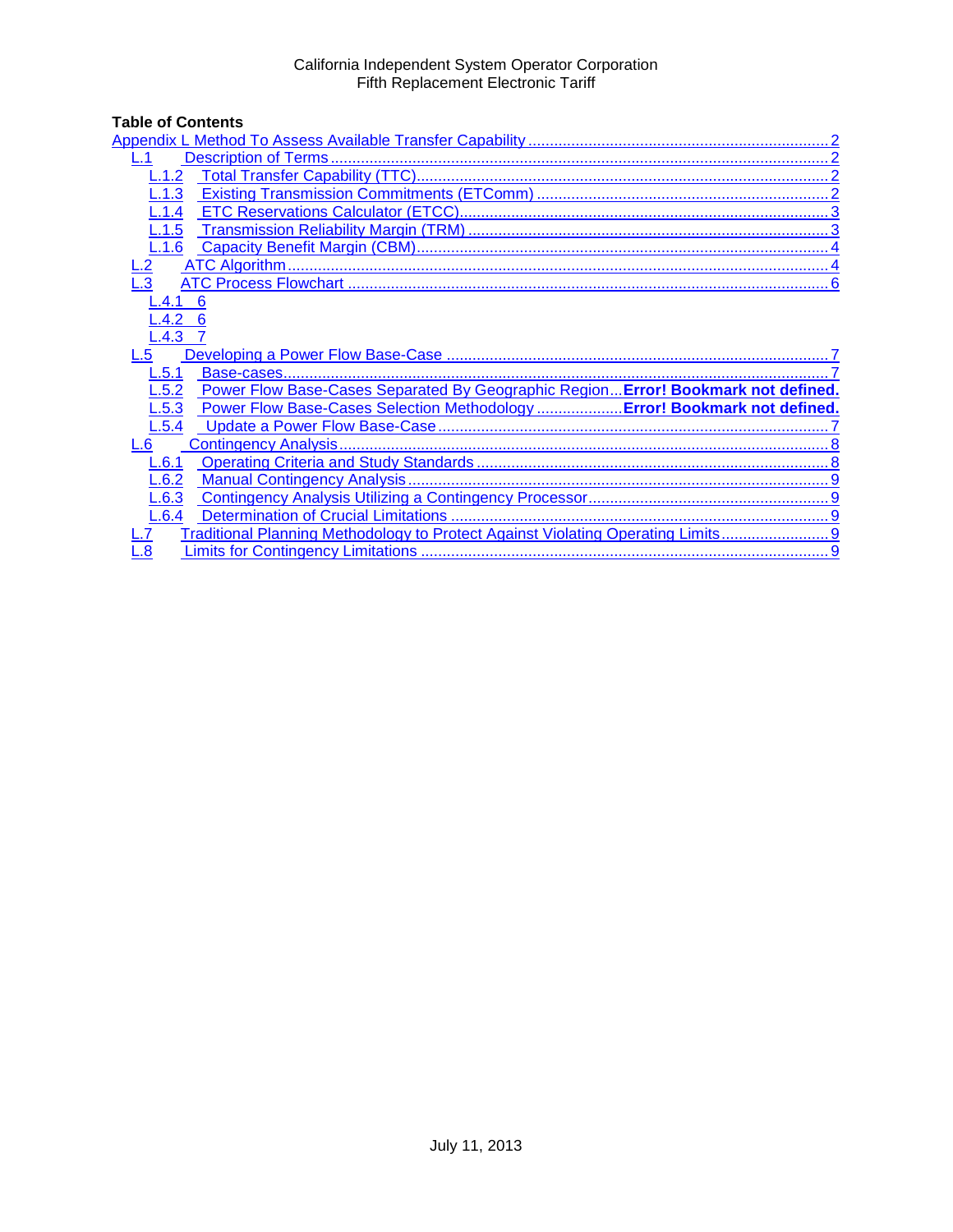### **Appendix L Method To Assess Available Transfer Capability**

### <span id="page-1-1"></span><span id="page-1-0"></span>**L.1 Description of Terms**

The following descriptions augment existing definitions found in Appendix A "Master Definitions Supplement."

**L.1.1 Available Transfer Capability (ATC)** is a measure of the transfer capability in the physical transmission network resulting from system conditions and that remains available for further commercial activity over and above already committed uses.

ATC is defined as the Total Transfer Capability (TTC) less the Transmission Reliability Margin (TRM) (which value is set at zero), less the sum of any unused existing transmission commitments (ETComm) (i.e., transmission rights capacity for ETC or TOR), less the Capacity Benefit Margin (CBM) (which value is set at zero), less the Scheduled Net Energy from Imports/Exports, less Ancillary Service capacity from Imports.

<span id="page-1-2"></span>**L.1.2 Total Transfer Capability (TTC)** is defined as the amount of electric power that can be moved or transferred reliably from one area to another area of the interconnected transmission system by way of all transmission lines (or paths) between those areas, under specified system conditions. In collaboration with owners of rated paths and, the CAISO utilizes rated system path methodology to establish the TTC of CAISO Transmission Interfaces.

<span id="page-1-3"></span>**L.1.3 Existing Transmission Commitments (ETComm)** include Existing Contracts and Transmission Ownership Rights (TOR). The CAISO reserves transmission capacity for each ETC and TOR based on TRTC Instructions the responsible Participating Transmission Owner or Non-Participating Transmission Owner submits to the CAISO as to the amount of firm transmission capacity that should be reserved on each Transmission Interface for each hour of the Trading Day in accordance with Sections 16 and 17 of the CAISO Tariff. The types of TRTC Instructions the CAISO receives generally fall into three basic categories:

- The ETC or TOR reservation is a fixed percentage of the TTC on a line, which decreases as the TTC is derated (ex. TTC = 300 MW, ETC fixed percentage =  $2\%$ , ETC = 6 MWs. TTC derated to 200 MWs,  $ETC = 4$  MWs);
- The ETC or TOR reservation is a fixed amount of capacity, which decreases if the line's TTC is derated below the reservation level (ex.  $ETC = 80$  MWs, TTC declines to 60 MW, ETC = TTC or 60 MWs; or
- The ETC or TOR reservation is determined by an algorithm that changes at various levels of TTC for the line (ex. Intertie  $TTC = 3,000$  MWs, when line is operating greater than 2,000 MWs to full capacity  $ETC = 400$  MWs, when capacity is below 2000 MWs  $ETC = TTC/2000* ETC$ ).

Existing Contract capacity reservations remain reserved during the Day-Ahead Market and Hour-Ahead Scheduling Process (HASP). To the extent that the reservations are unused, they are released in realtime operations for use in the Real-Time Market.

Transmissions Ownership Rights capacity reservations remain reserved during the Day-Ahead Market and HASP, as well as through real-time operations. This capacity is under the control of the Non-Participating Transmission Owner and is not released to the CAISO for use in the markets.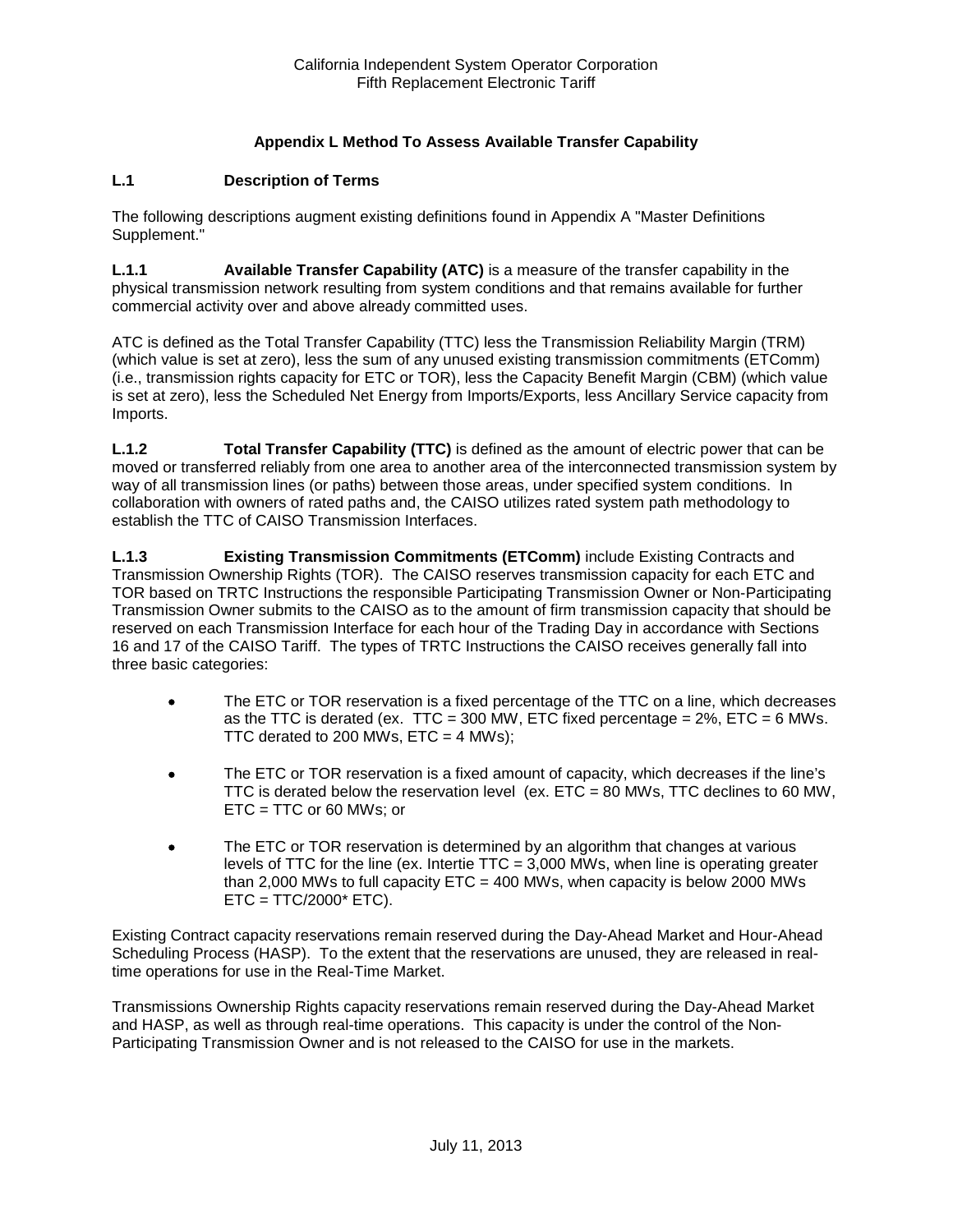<span id="page-2-0"></span>**L.1.4 ETC Reservations Calculator (ETCC)**. The ETCC calculates the amount of firm transmission capacity reserved (in MW) for each ETC or TOR on each Transmission Interface for each hour of the Trading Day.

- **CAISO Updates to ETCC Reservations Table.** The CAISO updates the ETC and TOR reservations table (if required) prior to running the Day-Ahead Market and HASP. The amount of transmission capacity reservation for ETC and TOR rights is determined based on the TTC of each Transmission Interface and in accordance with the curtailment procedures stipulated in the existing agreements and provided to the CAISO by the responsible Participating Transmission Owner or Non-Participating Transmission Owner.
- **Market Notification.** ETC and TOR allocation (MW) information is published for all Scheduling Coordinators which have ETC or TOR scheduling responsibility in advance of the Day-Ahead Market and HASP. This information is posted on the Open Access Same-Time Information System (OASIS).
- For further information, see CAISO Operating Procedure M-423, Scheduling of Existing Transmission Contract and Transmission Ownership Rights, which is publicly available on the CAISO Website.

<span id="page-2-1"></span>**L.1.5 Transmission Reliability Margin (TRM)** is an amount of transmission transfer capability reserved at a CAISO Intertie point that is necessary to provide reasonable assurance that the interconnected transmission network will be secure. TRM accounts for the inherent uncertainty in system conditions and the need for operating flexibility to ensure reliable system operation as system conditions change.

The CAISO uses TRM at Intertie points to account for the following NERC-approved components of uncertainty:

- Forecast uncertainty in transmission system topology, including forced or unplanned outages or maintenance outages.
- Allowances for parallel path (loop flow) impacts, including unscheduled loop flow.
- Allowances for simultaneous path interactions.

The CAISO establishes hourly TRM values for each of the applicable components of uncertainty prior to the Market Close of the HASP. The CAISO does not use TRM (i.e., TRM values for Intertie points are set at zero) during the beyond day-ahead and pre-schedule (i.e., planning) time frame identified in R.1.3.3 of NERC Reliability Standard MOD-008-1. A positive TRM value for a given hour is set only if one or more of the conditions set forth below exists for a particular Intertie point. Where none of these conditions exist, the TRM value for a given hour is set at zero.

The methodology the CAISO uses to establish each component of uncertainty is as follows:

The CAISO uses the transmission system topology component of uncertainty to address a potential ATC path limit reduction at an Intertie resulting from an emerging event, such as an approaching wildfire, that is expected to cause a derate of one or more transmission facilities comprising the ATC path. When the CAISO, based on existing circumstances, forecasts that such a derate is expected to occur, the CAISO may establish a TRM value for the affected ATC path in an amount up to, but no greater than, the amount of the expected derate.

The CAISO uses the parallel path component of uncertainty to address the impact of unscheduled flow (USF) over an ATC path that is expected, in the absence of the TRM, to result in curtailment of Intertie Schedules in Real Time as a result of the requirements established in WECC's applicable USF mitigation policies and procedures (WECC USF Policy). When the CAISO forecasts, based on currently observed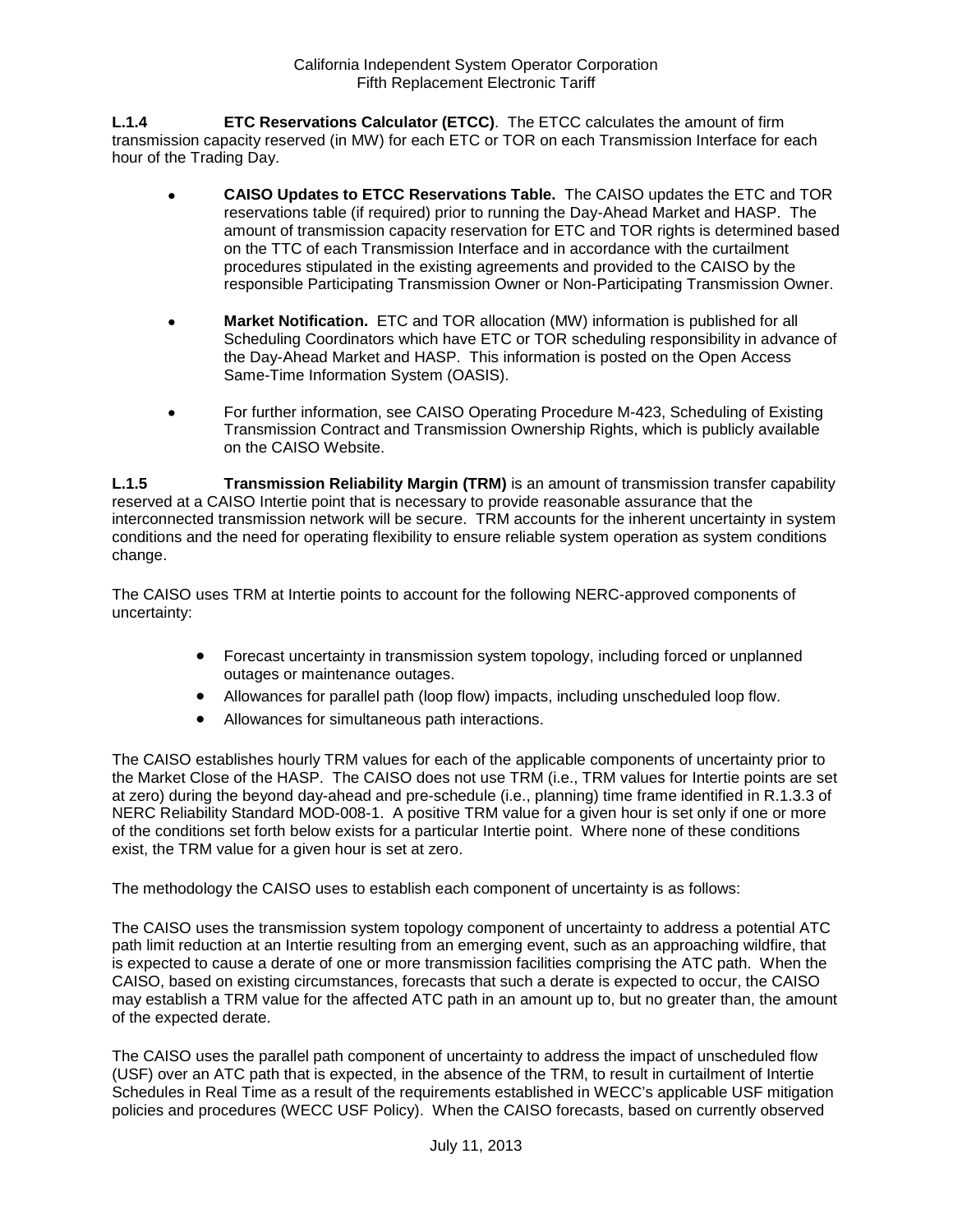#### California Independent System Operator Corporation Fifth Replacement Electronic Tariff

USF conditions and projected scheduled flow for an upcoming Operating Hour(s), that in the absence of a TRM, scheduled flow will need to be curtailed in Real Time under the applicable WECC USF Policy, the CAISO may establish a TRM for the ATC path for the applicable hour(s) in an amount up to, but no greater than, the forecasted amount that is expected to be curtailed in Real Time pursuant to the WECC USF Policy.

The CAISO uses the simultaneous path interactions component of uncertainty to address the impact that transmission flows on an ATC path located outside the CAISO's Balancing Authority Area may have on the transmission transfer capability of an ATC path located at an Intertie. In the event of such path interactions, the CAISO uses a TRM value to prevent the risk of a system operating limit violation in Real Time for the CAISO ATC path. The amount of the TRM value may be set at a level up to, but not greater than, the forecasted impact on the CAISO ATC path's capacity imposed by expected flow on the non-CAISO ATC path.

The CAISO uses the following databases or information systems, or their successors, in connection with establishing TRM values: SLIC, Existing Transmission Contract Calculator (ETCC), PI, EMS, and CAS.

<span id="page-3-0"></span>**L.1.6 Capacity Benefit Margin (CBM)** is that amount of transmission transfer capability reserved for Load Serving Entities (LSEs) to ensure access to Generation from interconnected systems to meet generation reliability requirements. In the Day-Ahead Market, CBM may be used to provide reliable delivery of Energy to CAISO Balancing Authority Area Loads and to meet CAISO responsibility for resource reliability requirements in Real-Time. The purpose of this DAM implementation is to avoid Real-Time Schedule curtailments and firm Load interruptions that would otherwise be necessary. CBM may be used to reestablish Operating Reserves. CBM is not available for non-firm transmission in the CAISO Balancing Authority Area. CBM may be used only after:

- all non-firm sales have been terminated,
- direct-control Load management has been implemented,
- customer interruptible Demands have been interrupted,
- if the LSE calling for its use is experiencing a Generation deficiency and its transmission service provider is also experiencing Transmission Constraints relative to imports of Energy on its transmission system.

The level of CBM for each Transmission Interface is determined by the amount of estimated capacity needed to serve firm Load and provide Operating Reserves based on historical, scheduled, and/or forecast data using the following equation to set the maximum CBM:

CBM = (Demand + Reserves) - Resources

Where:

- Demand = forecasted area Demand
- Reserves = reserve requirements
- Resources = internal area resources plus resources available on other Transmission Interfaces

The CAISO does not use CBMs. The CBM value is set at zero.

### <span id="page-3-1"></span>**L.2 ATC Algorithm**

The ATC algorithm is a calculation used to determine the transfer capability remaining in the physical transmission network and available for further commercial activity over and above already committed uses. The CAISO posts the ATC values in megawatts (MW) to OASIS in conjunction with the closing events for the Day-Ahead Market and HASP Real-Time Market process.

The following OASIS ATC algorithms are used to implement the CAISO ATC calculation for the ATC rated path (Transmission Interface):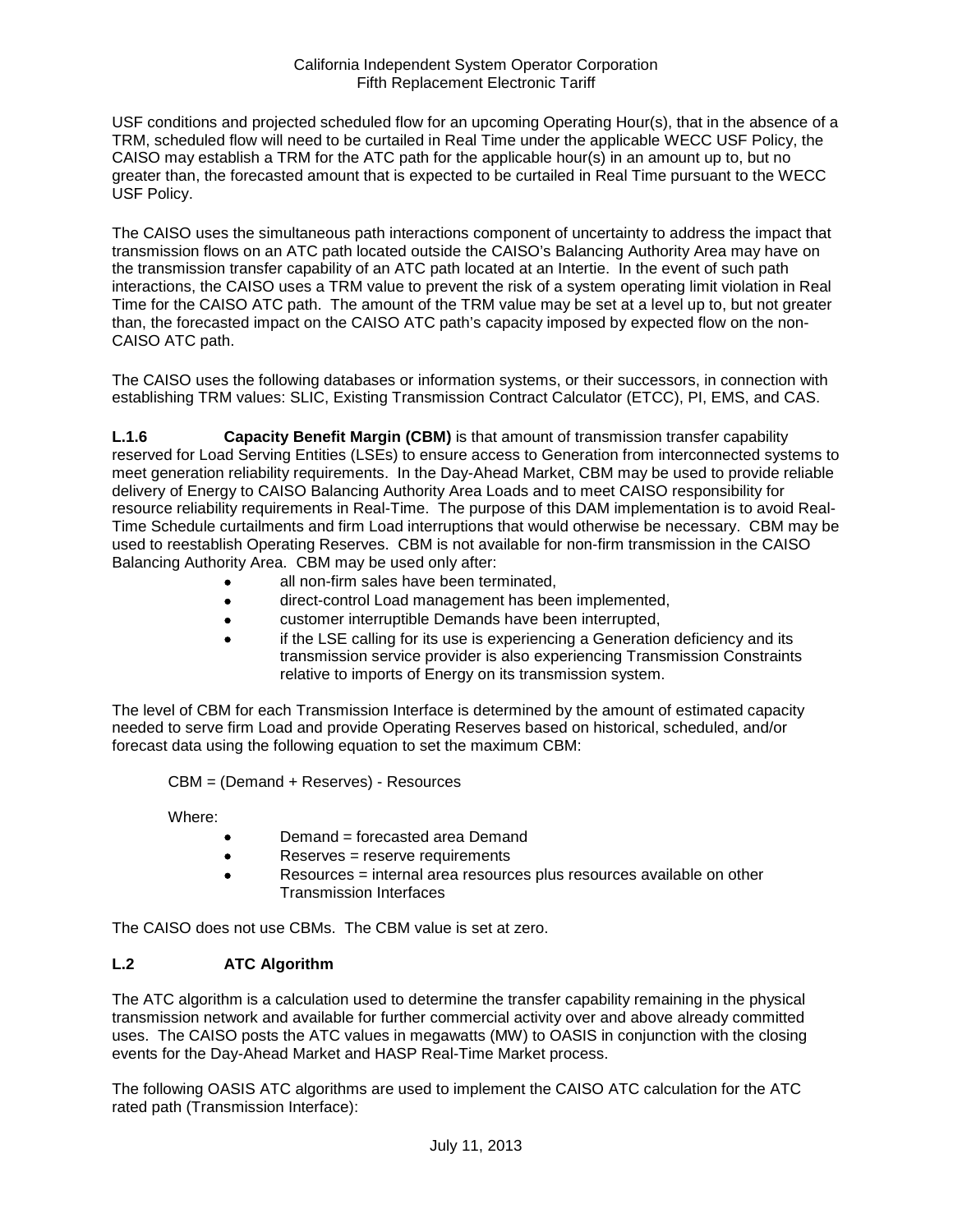ATC Calculation For Imports:

ATC = TTC – CBM – TRM - AS from Imports- Net Energy Flow - Hourly Unused TR Capacity.

ATC Calculation For Exports:

ATC = TTC – CBM – TRM – Net Energy Flow - Hourly Unused TR Capacity.

ATC Calculation For Internal Paths 15 and 26: ATC = TTC – CBM – TRM – Net Energy Flow

The specific data points used in the ATC calculation are each described in the following table.

| <b>ATC</b>                                                               | <b>ATC MW</b>        | Available Transfer Capability, in MW, per<br>Transmission Interface and path direction.                                                                                       |
|--------------------------------------------------------------------------|----------------------|-------------------------------------------------------------------------------------------------------------------------------------------------------------------------------|
| Hourly Unused TR<br>Capacity                                             | USAGE_MW             | The sum of any unscheduled existing transmission<br>commitments (scheduled transmission rights<br>capacity for ETC or TOR), in MW, per path<br>direction.                     |
| <b>Scheduled Net Energy</b><br>from Imports/Exports<br>(Net Energy Flow) | <b>ENE IMPORT MW</b> | Total hourly net Energy flow for a specified<br>Transmission Interface.                                                                                                       |
| AS from Imports                                                          | AS IMPORT MW         | Ancillary Services scheduled, in MW, as imports<br>over a specified Transmission Interface.                                                                                   |
| <b>TTC</b>                                                               | <b>TTC MW</b>        | Hourly Total Transfer Capability of a specified<br>Transmission Interface, per path direction, with<br>consideration given to known Constraints and<br>operating limitations. |
| <b>CBM</b>                                                               | <b>CBM MW</b>        | Hourly Capacity Benefit Margin, in MW, for a<br>specified Transmission Interface, per Path<br>Direction.                                                                      |
| <b>TRM</b>                                                               | <b>TRM MW</b>        | Hourly Transmission Reliability Margin, in MW, for a<br>specified Transmission Interface, per path direction.                                                                 |

Actual ATC mathematical algorithms and other ATC calculation information are located in the CAISO's ATC Implementation Document (ATCID) posted on OASIS.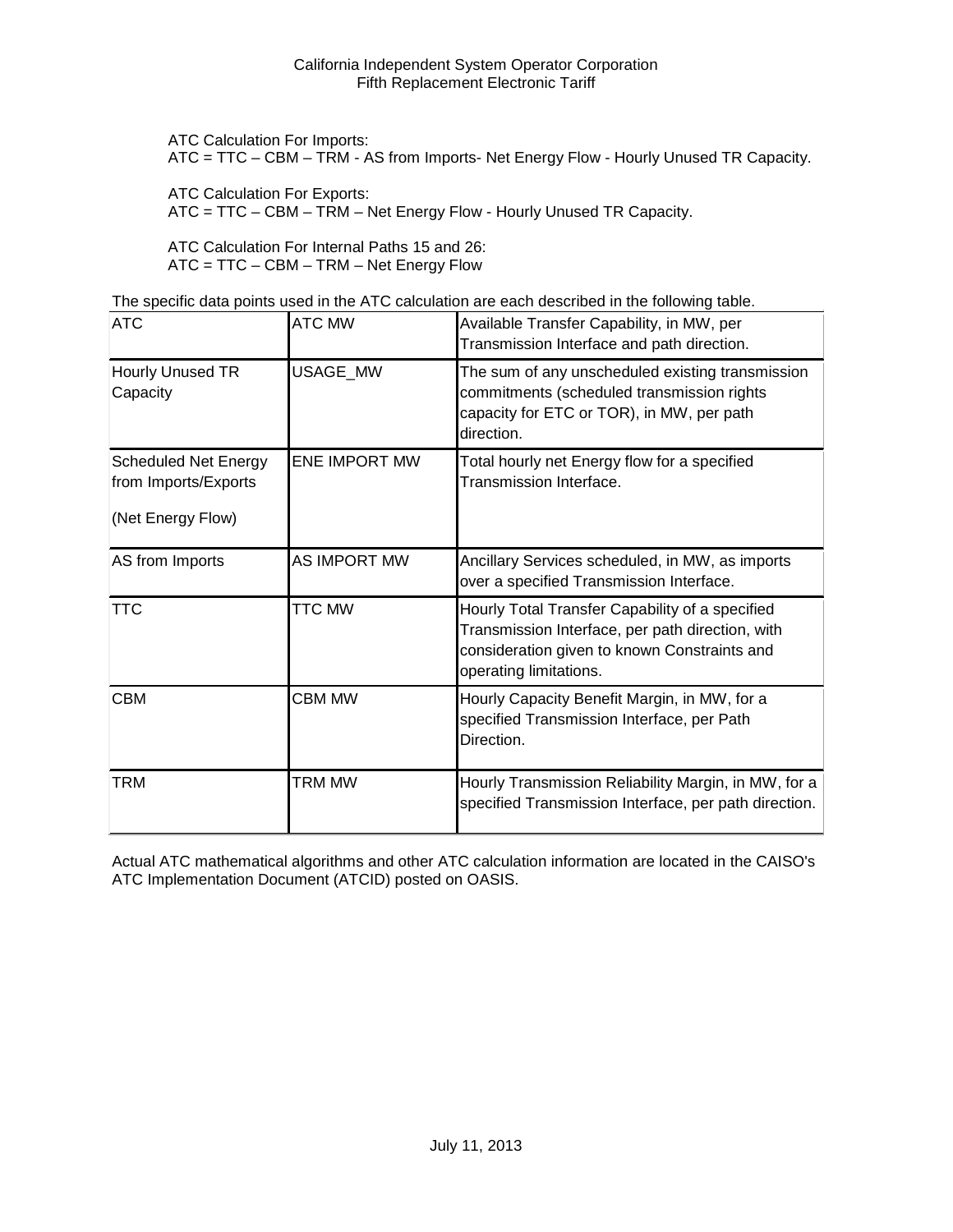### <span id="page-5-0"></span>**L.3 ATC Process Flowchart**



#### **Available Transmission Capability**

**\*ETCC – Existing Transmission Contract Calculator (1) – WECC rated path methodology**

## **L.4 TTC Determination**

All transfer capabilities are developed to ensure that power flows are within their respective operating limits, both pre-Contingency and post-Contingency. Operating limits are developed based on thermal, voltage and stability concerns according to industry reliability criteria (WECC/NERC) for transmission paths. The process for developing TTC also requires the inclusion or exclusion of operating Transmission Constraints based on system conditions being studied.

<span id="page-5-1"></span>**L.4.1** Transfer capabilities for studied configurations may be used as a maximum transfer capability for similar conditions without conducting additional studies. Increased transfer capability for similar conditions must be supported by conducting appropriate studies.

**L.4.1.2** At the CAISO, studies for all major inter-area paths' (mostly 500 kV) TTC are governed by the California Operating Studies Subcommittee (OSS), which provides detailed criteria and methodology. For transmission system elements below 500 kV the methodology for calculating these flow limits is detailed in Section L.4.3 and is applicable to the operating horizon.

<span id="page-5-2"></span>**L.4.2** Transfer capability may be limited by the physical and electrical characteristics of the systems including any one or more of the following:

- **Thermal Limits** Thermal limits establish the maximum amount of electric current that a transmission line or electrical facility can conduct over a specified time-period as established by the Transmission Owner.
- **Voltage Limits** System voltages and changes in voltages must be maintained within the range of acceptable minimum and maximum limits to avoid a widespread collapse of system voltage.

**<sup>(2)</sup> - See TRMID posted on OASIS**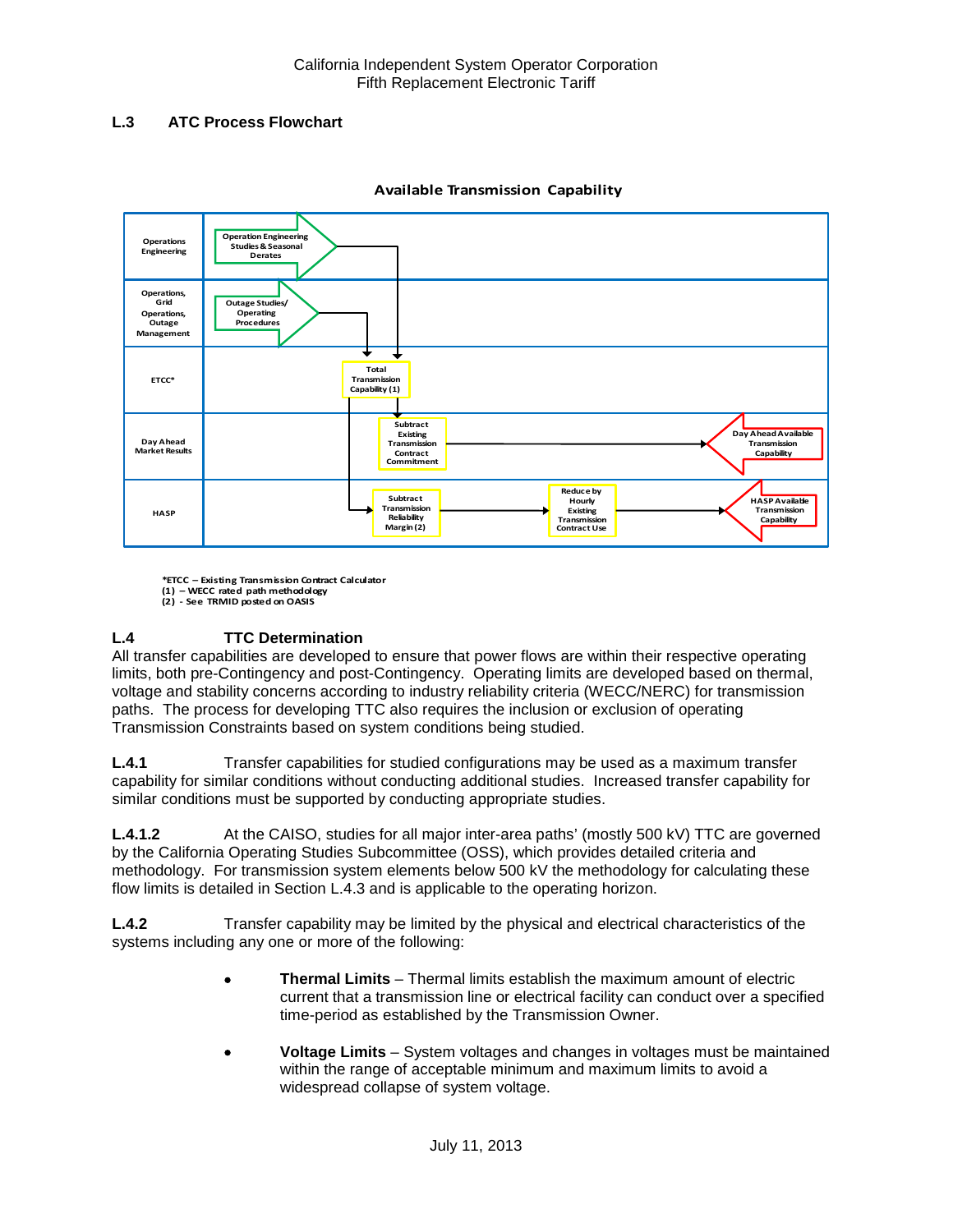• **Stability Limits** – The transmission network must be capable of surviving disturbances through the transient and dynamic time-periods (from milliseconds to several minutes, respectively) following the disturbance so as to avoid generator instability or uncontrolled, widespread interruption of electric supply to customers.

<span id="page-6-0"></span>**L.4.3 Determination of transfer capability** is based on computer simulations of the operation of the interconnected transmission network under a specific set of assumed operating conditions. Each simulation represents a single "snapshot" of the operation of the interconnected network based on the projections of many factors. As such, they are viewed as reasonable indicators of network performance and may ultimately be used to determine Available Transfer Capability. The study is meant to capture the worst operating scenario based on experience and good engineering judgment.

**L.4.3.1 System Limits** – The transfer capability of the transmission network may be limited by the physical and electrical characteristics of the systems including thermal, voltage, and stability consideration. Once the critical Contingencies are identified, their impact on the network must be evaluated to determine the most restrictive of those limitations. Therefore, the TTC becomes:

### TTC = lesser of {Thermal Limit, Voltage Limit, Stability Limit} following contingencies consistent with requirements of the NERC Reliability Standards

### <span id="page-6-1"></span>**L.5 Developing a Power Flow Base-Case**

<span id="page-6-2"></span>**L.5.1 Base-cases** will be selected to model reality to the greatest extent possible including attributes like area Generation, area Load, Intertie flows, etc. At other times (e.g., studying longer range horizons), it is prudent to stress a base-case by making one or more attributes (Load, Generation, line flows, path flows, etc.) of that base-case more extreme than would otherwise be expected.

### <span id="page-6-3"></span>**L.5.2 Update a Power Flow Base-Case**

The selected base-case will be updated to represent the current grid conditions during the applicable season. The following will be considered to update the base-cases:

- Recent transmission network changes and updates
- Overlapping scheduled and Forced Outages
- Area Load level
- Major path flows
- Generation level
- Voltage levels
- Operating requirements

### **L.5.2.1 Outage Consideration**

Unless detailed otherwise, the CAISO considers modeling Outages of:

- Transmission lines, 500 kV
- Transformers, 500/230 kV
- Large Generating Units
- Generating Units within the studied area
- Transmission elements within the studied area

At the judgment of the CAISO, only the necessary Outages will be modeled to avoid an unnecessarily burdensome and large number of base-cases.

### **L.5.2.2 Area Load Level**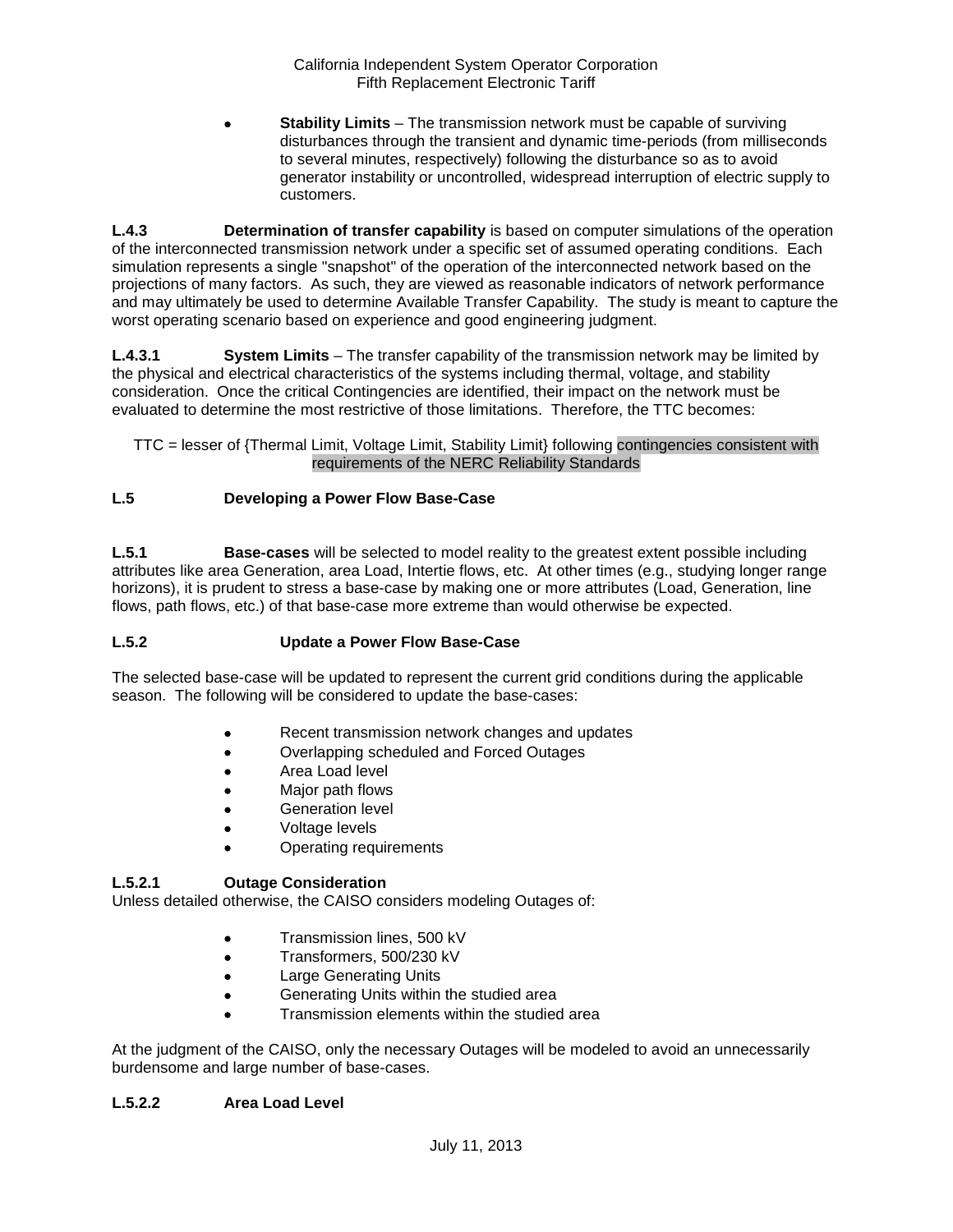Base-case Demand levels should be appropriate to the current studied system conditions and customer Demand levels under study and may be representative of peak, off-peak or shoulder, or light Demand conditions. The CAISO estimates the area Load levels to be utilized in the peak, partial-peak and/or offpeak base-cases. The CAISO will utilize the current CAISO Load forecasting program (e.g., ALFS), ProcessBook (PI) or other competent method to estimate Load level for the studied area. Once the appropriate Load levels are determined, the CAISO may scale the base-case Loads to the area studied, as appropriate.

### **L.5.2.3 Modify Path Flows**

The scheduled electric power transfers considered representative of the base system conditions under analysis and agreed upon by the parties involved will be used for modeling. As needed, the CAISO may estimate select path flows depending on the studied area. In the event that it is not possible to estimate path flows, the CAISO will make safe assumptions about the path flows. A safe assumption is more extreme or less extreme (as conservative to the situation) than would otherwise be expected. If path flow forecasting is necessary, if possible the CAISO will trend path flows on previous similar days.

### **L.5.2.4 Generation Level**

Utility and non-utility Generating Units will be updated to keep the swing Generating Unit at a reasonable level. The actual unit-by-unit Dispatch in the studied area is more vital than in the un-studied areas. The CAISO will examine past performance of select Generating Units to estimate the Generation levels, focusing on the Generating Units within the studied area. In the judgment of the CAISO, large Generating Units outside the studied area will also be considered.

### **L.5.2.5 Voltage Levels**

Studies will maintain appropriate voltage levels, based on operation procedures for critical buses for the studied base-cases. The CAISO will verify that bus voltage for critical busses in within tolerance. If a bus voltage is outside the tolerance band, the CAISO will model the use of voltage control devices (e.g., synchronous condensers, shunt capacitors, shunt reactors, series capacitors, generators).

### <span id="page-7-0"></span>**L.6 Contingency Analysis**

Contingency analysis studies are performed in an effort to determine the limiting conditions, especially for scheduled Outages, including pre- and post-Contingency power flow analysis modeling pre- and post-Contingency conditions and measuring the respective line flows, and bus voltages.

Other studies like reactive margin and stability may be performed as deemed appropriate.

### <span id="page-7-1"></span>**L.6.1 Operating Criteria and Study Standards**

Using standards derived from NERC and WECC Reliability Standards and historical operating experience, the CAISO will perform Contingency analysis with the following operating criteria:

### **Pre-Contingency**

- All pre-Contingency line flows shall be at or below their normal ratings.
- All pre-Contingency bus voltages shall be within a pre-determined operating range.

### **Post-Contingency**

- All post-Contingency line flows shall be at or below their emergency ratings.
- All post-Contingency bus voltages shall be within a pre-determined operating range.